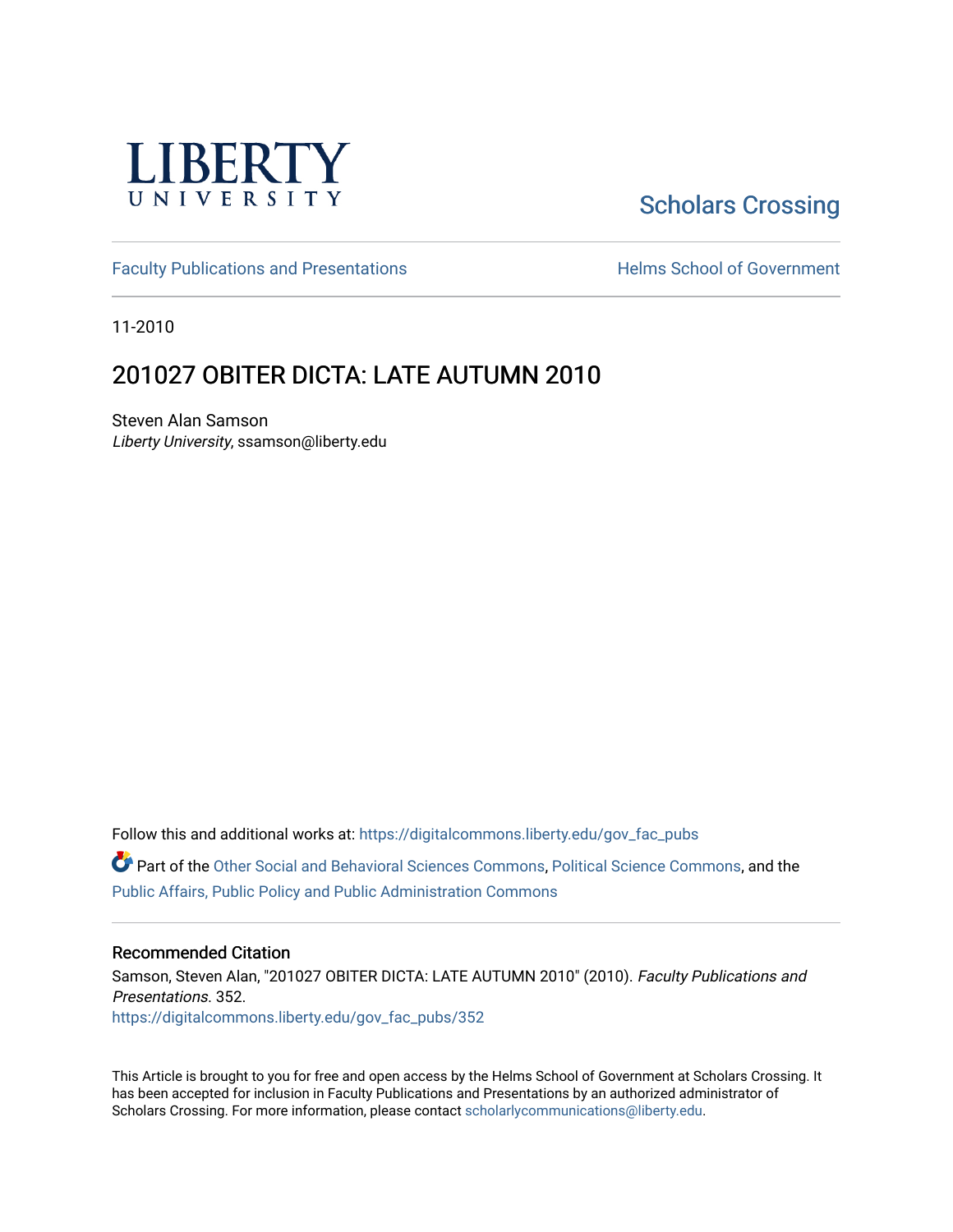## **201027 OBITER DICTA: LATE AUTUMN 2010 Steven Alan Samson**

## **Friday, November 19, 2010**

#### [http://pajamasmedia.com/blog/york-university-finally-moves-quickly-to-suppress](http://pajamasmedia.com/blog/york-university-finally-moves-quickly-to-suppress-offensive-speech-%e2%80%94-but-only-when-jews-are-speaking/?singlepage=true)[offensive-speech-%e2%80%94-but-only-when-jews-are-speaking/?singlepage=true](http://pajamasmedia.com/blog/york-university-finally-moves-quickly-to-suppress-offensive-speech-%e2%80%94-but-only-when-jews-are-speaking/?singlepage=true)

Richard Cravatts reveals the status of free speech on a Canadian campus where anti-Semitism gets a free pass and where all protests to the contrary are silenced. When George Galloway was invited to speak at Canada's York University, a rabbi who issued a public protest was censured by the university for criminal libel. Since the 1960s what Michael Polanyi calls "moral inversion" has emerged triumphant on campus, giving rise to the now regnant "culture of repudiation," as Roger Scruton calls it. I have previously written a case study of how Herbert Marcuse's repressive (in)tolerance works by detailing how it was done decades ago to Edward Rozek at the University of Colorado. Here is a description of how it is done at York University today.

"In the month prior to Israeli Apartheid Week events, a group called Imagine With Us had planned a series of lectures to counter the invidious content of the IAW activities. Imagine With Us, according to Michael Mostyn, national director of public affairs for B'nai Brith Canada, is a Jewish/Christian coalition that is a 'multi-faith, multi-political movement that is concerned with maintaining Canadian values and keeping our campuses safe from hatred, discrimination and radical incitement, particularly from those subscribing to radical Islam,' a mission that would seemingly be eagerly embraced by a university administration. But York leaders would have none of it, evidently pressured by Muslim students who were not interested in an alternative discussion about Israel and the Palestinians. The administration immediately took the outrageous step of requiring Imagine With Us to 'include a formidable police and campus security presence paid for by the organizers, a list of all attendees in advance, a minute-by-minute synopsis of all speakers talking points and a ban on public advertising of the event at York and on satellite campuses.' When the coalition could not, or chose not to, comply with the onerous regulations, York canceled the event."

[http://pajamasmedia.com/blog/shameless-justice-department-warns-lapd-over-racial](http://pajamasmedia.com/blog/shameless-justice-department-warns-lapd-over-racial-profiling/?singlepage=true)[profiling/?singlepage=true](http://pajamasmedia.com/blog/shameless-justice-department-warns-lapd-over-racial-profiling/?singlepage=true)

Here is an illustration of our now well-established religion of moral inversion, one that involves allegations of racial profiling lodged against LAPD by our own politically correct Department of Justice.

[http://www.examiner.com/conservative-in-spokane/liberal-think-tank-says](http://www.examiner.com/conservative-in-spokane/liberal-think-tank-says-president-can-use-military-to-push-progressive-agenda)[president-can-use-military-to-push-progressive-agenda](http://www.examiner.com/conservative-in-spokane/liberal-think-tank-says-president-can-use-military-to-push-progressive-agenda)

This story about the Center for American Progress and its recommendation to use the military to promote a progressive agenda has been reverberating around the internet during the past day or so. Jonathon Seidl published a similar piece yesterday. Those fear-mongers who have been warning about the possible use of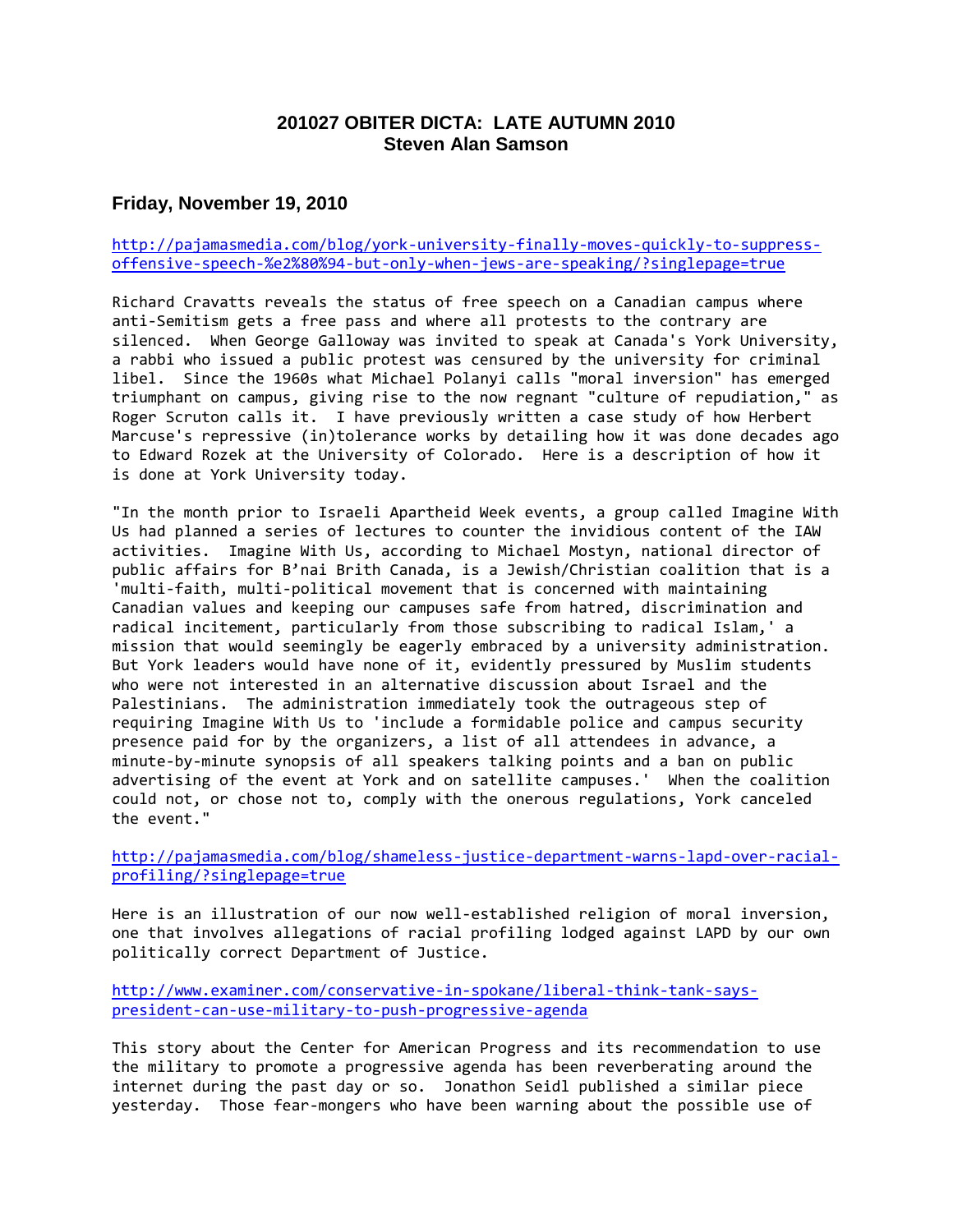martial law by this Administration have just been handed all the ammunition they need. As Seidl puts it: "How does one 'move the country forward?' In the Center's report, the former Chief of Staff to Bill Clinton, John Podesta, explains that the president can use executive order, rulemaking, and even the armed forces 'to accomplish important change' and that such means 'should not be underestimated.'" This sounds like incitement: the very sort of thing that earlier sedition laws addressed.

So what does it mean for the leaders of the State, who are elected or appointed representatives of the people, to substitute their particular will for the sovereign interests of the citizenry? The use of executive orders as a "change agent" seems to fit this description. What if the leaders of the State choose to replace their obstreperous free citizenry with a more complacent, compliant, utterly dependent rabble that meekly submits to instruments and institutions designed to subdue and control the people? Hilaire Belloc anticipated this eventuality a century ago in *The Servile State*, as did Garet Garrett in the 1930s in "The Revolution Was," as did C. S. Lewis in *The Abolition of Man* and Friedrich Hayek in *The Road to Serfdom* even while the Second World War was still being fought.

In his recent book, *The New Road to Serfdom*, British MEP Daniel Hannan writes: "In November 2009, the EU appointed its first president: the former Belgian prime minister Herman Van Rompuy. At his very first press conference, Van Rompuy announced that he wanted the EU to return to 'the economic and social agenda.' Referring to the G20 Conference, he hailed 2009 as 'the first year of global governance,' and went on to describe the Copenhagen Climate Summit as 'another step toward the global management of our planet.'" What John Podesta recommends is for our current president to follow the example of President Clinton, who "used executive authority to make significant progressive change."

The act of "misprision" may be either negative or positive. In the negative, it is an actionable inaction: the crime of neglecting to prevent or report a crime. That being the case, I wish to report a crime. The crime in question, however, is not a single act but a "long train of abuses." Our Constitution is being deliberately changed, not through the amendment process but through judicial and administrative reinterpretation. As for the consequences, they were well described by Franz Kafka nearly a century ago in his parable entitled "Couriers:"

"They were given the choice between becoming kings or the couriers of kings. In the manner of children, they all wanted to be couriers. As a result, there are only couriers. They gallop through the world shouting to each other messages that, since there are no kings, have become meaningless. Gladly would they put an end to their miserable existence, but they dare not, because of their oaths of service."

We have chosen to be couriers, hiding anonymously inside the Leviathan that has been called King Numbers, but our constitution was made for citizen-kings. Traditionally, treason meant, among other things, to "compass or imagine the death of our lord the King." Under our Constitution, our lord the King happens to be "We the People," but we the people must take back our rightful place from the majordomos we have allowed to eat out our substance. It is time to summon back to life the kings of old: the citizenry of the original United States of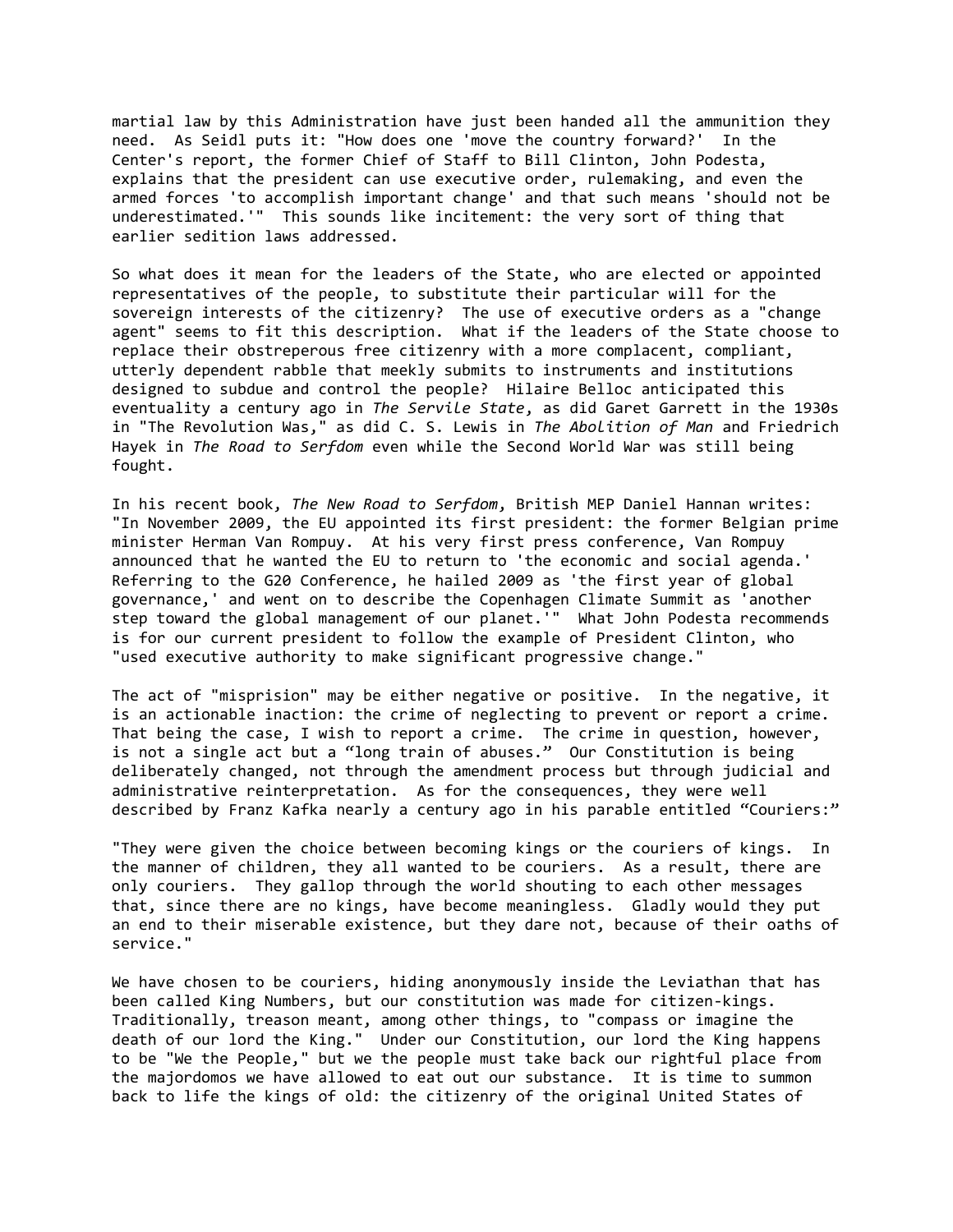America, who would never bend their knee to tyrants, especially those who continually appeal to our confidence (as Thomas Jefferson himself warned on many occasions). We Virginians especially should pay more careful attention to our motto: *Sic Semper Tyrannis* (thus always to tyrants).

#### **Saturday 20**

[http://www.infowars.com/breaking-former-gov-ventura-will-no-longer-fly-due-to](http://www.infowars.com/breaking-former-gov-ventura-will-no-longer-fly-due-to-abuse-hes-endured-at-hands-of-tsa/)[abuse-hes-endured-at-hands-of-tsa/](http://www.infowars.com/breaking-former-gov-ventura-will-no-longer-fly-due-to-abuse-hes-endured-at-hands-of-tsa/)

I'm with Jesse Ventura on this.

#### **Sunday 21**

[http://www.amazon.com/Contested-Public-Square-Christianity-](http://www.amazon.com/Contested-Public-Square-Christianity-Politics/dp/083082880X/ref=sr_1_1?ie=UTF8&s=books&qid=1290290878&sr=1-1#_)[Politics/dp/083082880X/ref=sr\\_1\\_1?ie=UTF8&s=books&qid=1290290878&sr=1-1#\\_](http://www.amazon.com/Contested-Public-Square-Christianity-Politics/dp/083082880X/ref=sr_1_1?ie=UTF8&s=books&qid=1290290878&sr=1-1#_)

This appears to be a useful introduction to Christian political thought.

To a colleague:

The most prolific American composer was Alan Hovhaness, who lived in Seattle and died in 2000. His second (of 66) symphonies, *Mysterious Mountain*, displays his strengths. His counterpoint and elaborate fugue-writing is often superb. Other pieces, such as his St. Vartan's Symphony and his use of oriental styles, are definitely an acquired taste (which I have not altogether acquired).

I especially enjoy the use of the old church modes. Geirr Tveitt's folkbased music ranges from vignettes to larger scale works that display his prowess as a pianist. Unfortunately, most of his tremendous output was destroyed when his barn burned forty years ago. Ralph Vaughan Williams and Ottorino Respighi (most famous for *Pines of Rome*) both made good use of the modes, as did Joly Braga Santos in his early work.

#### **Sunday 21**

[http://townhall.com/columnists/PaulJacob/2010/11/21/reform\\_without\\_fraud/page/ful](http://townhall.com/columnists/PaulJacob/2010/11/21/reform_without_fraud/page/full/)  $1/$ 

Paul Jacob has written a brief primer about the Social Security scam, noting its character as a Ponzi scheme and an increasingly insolvent congressional slush fund. If the United Nations had had its way with the Copenhagen Climate Summit, it would have created a similar scheme for "global governance" funded by a global cap-and-trade system. The article also contains a link to another of Jacob's columns, which discloses that Social Security is not truly an entitlement program. According to the Supreme Court in *Flemming* v. *Nestor* (1960), Congress has the discretionary power to revise the schedule of benefits.

The following critique of the *Flemming* decision may be found on Wikipedia: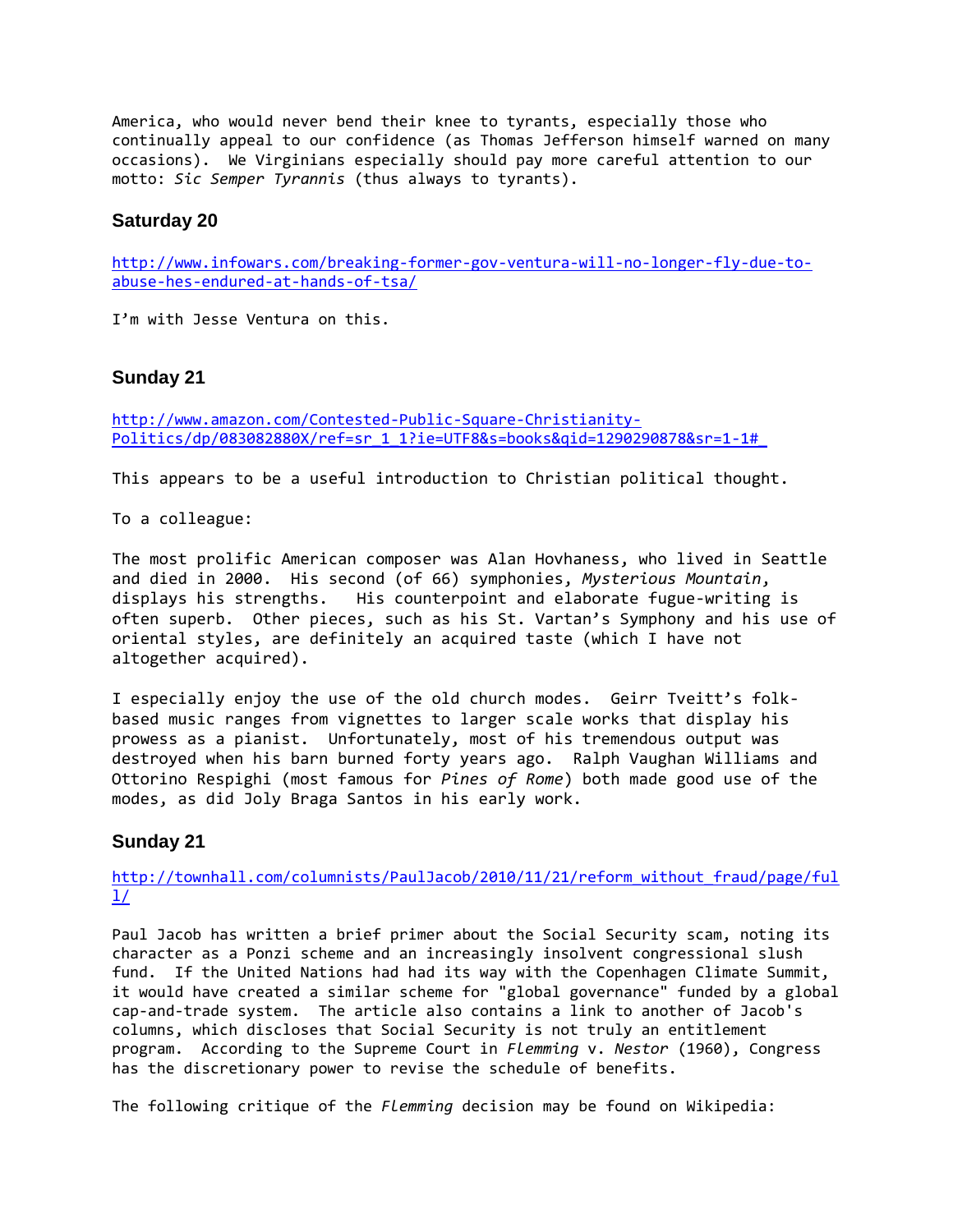"This case goes to the heart of an interesting question: What is property? The Takings Clause of the Fifth Amendment states that 'nor shall private property be taken for public use without just compensation.' In this case, the court had to determine whether a person's interest in his Social Security benefits is 'property' that is protected by the Fifth Amendment. As noted above, the court found that it was not."

"The case has been criticized on many grounds. In dissent, Justice Black argued that the Court's holding was motivated by anti-communist bias. Charles A. Reich [later the author of *The Greening of America*] argued that Social Security benefits should be considered to be 'property' for the purposes of the Fifth Amendment. Social Security, he argued, is a compulsory substitute for private property, is heavily relied on, and is important to beneficiaries. The beneficiary's right to Social Security, he argued, should not be subject to public policy considerations (especially not something resembling a loyalty oath, as was the case in *Flemming*). According to this argument, allowing government benefits to be revoked in this way too extensively threatens the system of private property. Protecting private property is an important goal, he argued; the Framers thought that protecting private property would be one way of protecting individual liberty."

The irony of the case is that the Supreme Court helped further undermine private property rights in the name of anti-communism. By now, that sort of "it became necessary to destroy the town to save it" attitude has itself become all too familiar.

#### **Wednesday 24**

#### [http://townhall.com/columnists/MikeAdams/2010/11/24/the\\_freakishness\\_of\\_sociology](http://townhall.com/columnists/MikeAdams/2010/11/24/the_freakishness_of_sociology/page/full/) [/page/full/](http://townhall.com/columnists/MikeAdams/2010/11/24/the_freakishness_of_sociology/page/full/)

This morning I was trying to get a handle on the uncanny weirdness that seems to surround us at this historical moment. Last night I read an article about the Mormon American who swam into Aung San Suu Kyi's compound last year. This man, who is subject to epileptic seizures, claims he did so to prevent her assassination by the government by showing how she was vulnerable to attack. Now he believes that it will be done by the opposition in order to bring down the ruling junta. See the article attached below.

[http://www.atimes.com/atimes/Southeast\\_Asia/LK24Ae01.html](http://www.atimes.com/atimes/Southeast_Asia/LK24Ae01.html)

Other articles I have seen include Dick Morris claiming that the president will establish cap-and-trade and card check by executive fiat. I have also heard the same with regard to the stalled DREAM Act. In the Blog world the wisdom of the moment seems to revolve around how the Democrats plan to use the lame duck session to thwart the will of the people and neutralize the outcome of the recent election.

So at a time when I was already wrestling with the baffling circumstances in which we live, along comes Mike Adams to discuss the care and feeding of freaks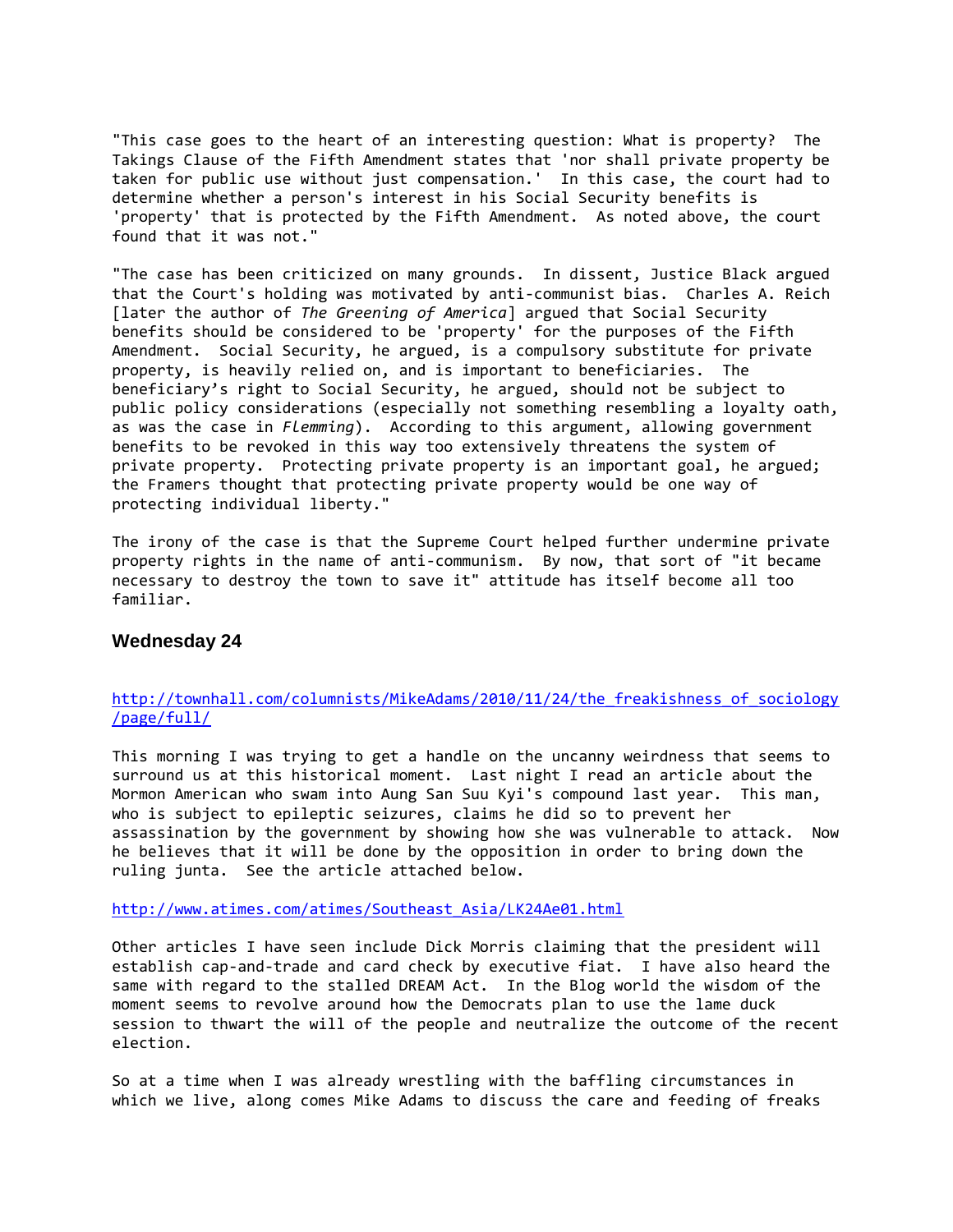on the university campus. How easily we forget and how often we need to be reminded that life is a gigantic and increasingly globalized freak show. Mike simply directs our attention to an old insight that is worthy of our best satirists, among them Rabelais, Swift, and Flannery O'Connor. Having once worked at a zoo, I should never cease reminding myself that the spectacles take place on both sides of the windows, bars, and fences.

[http://news.yahoo.com/s/ap/cn\\_canada\\_randy\\_quaid;\\_ylt=AkFHijG67co5S2jSfWiGQ7xv24c](http://news.yahoo.com/s/ap/cn_canada_randy_quaid;_ylt=AkFHijG67co5S2jSfWiGQ7xv24cA;_ylu=X3oDMTJ1NmhzY2JzBGFzc2V0Ay9zL2FwL2NuX2NhbmFkYV9yYW5keV9xdWFpZARjY29kZQNyZG5iZQRjcG9zAzkEcG9zAzkEc2VjA3luX3RvcF9zdG9yaWVzBHNsawNyYW5keXF1YWlkc2E-) A; ylu=X3oDMTJ1NmhzY2JzBGFzc2V0Ay9zL2FwL2NuX2NhbmFkYV9yYW5keV9xdWFpZARjY29kZQNyZG [5iZQRjcG9zAzkEcG9zAzkEc2VjA3luX3RvcF9zdG9yaWVzBHNsawNyYW5keXF1YWlkc2E-](http://news.yahoo.com/s/ap/cn_canada_randy_quaid;_ylt=AkFHijG67co5S2jSfWiGQ7xv24cA;_ylu=X3oDMTJ1NmhzY2JzBGFzc2V0Ay9zL2FwL2NuX2NhbmFkYV9yYW5keV9xdWFpZARjY29kZQNyZG5iZQRjcG9zAzkEcG9zAzkEc2VjA3luX3RvcF9zdG9yaWVzBHNsawNyYW5keXF1YWlkc2E-)

Hollywood is undoubtedly the epicenter of the freak show. So here is a story about Randy Quaid, who, in order to escape one asylum, is now seeking refugee status in another. So it goes, as Kurt Vonnegut would say. Our glitterati are nothing if not entertaining, and sometimes even edifying.

## **Thursday 25**

[http://pajamasmedia.com/victordavishanson/reflections-on-an-ailing](http://pajamasmedia.com/victordavishanson/reflections-on-an-ailing-society/?singlepage=true)[society/?singlepage=true](http://pajamasmedia.com/victordavishanson/reflections-on-an-ailing-society/?singlepage=true)

Victor David Hanson gives us the rough outline of a viable political platform for a Tea Party worthy of its name. The rhetorical thread running through Hanson's series of vignettes is simple: Stop the Shakedowns Now and Start the Pushback Process. Put coal in Kim Jong Il's stocking. Stop the show trials at the United Nations Human Rights Council and publicly censure it for malfeasance. As for Congress: Yank off Santa Claus's fake beard. In fact, start bearding all the weasels in their dens! At long last, let's start reversing the Gramscian long march through the institutions by plunging our plumber's snakes through the pipelines of power. Let this be our motto: Don't tread on me!

[http://www.acjna.org/acjna/articles\\_detail.aspx?id=442](http://www.acjna.org/acjna/articles_detail.aspx?id=442)

Here is an introduction to the first American rabbi, along with an excerpt from his Thanksgiving sermon of November 26, 1789.

## **Friday 26**

<http://www.nationalreview.com/articles/print/253930>

A globe-trotting Jonah Goldberg has fun with the TSA and German etymology. The piece could be called "*Fingerspitzengefühl* and All That."

<http://www.foxnews.com/opinion/2010/11/24/pours-salt-americas-wounds/>

It is long past time for us to give the UN the bum's rush. As our deputy ambassador to the UN, Charles Lichenstein, put it back in 1983 when there was talk about moving the United Nations: "We will put no impediment in your way. The members of the U.S. mission to the United Nations will be down at the dockside waving you a fond farewell as you sail off into the sunset."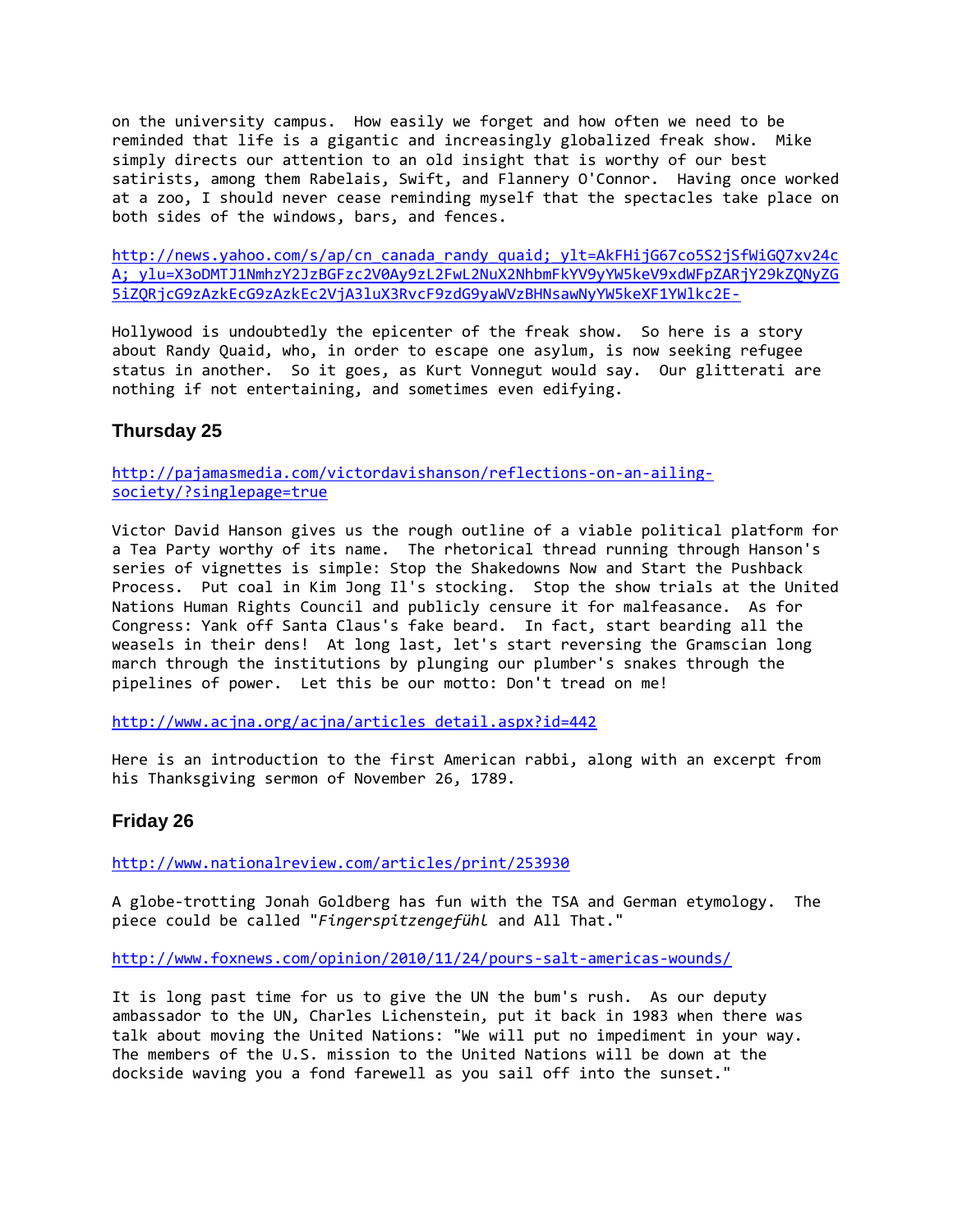## **Sunday 28**

Robin of Berkeley, "Letter of Amends from a Recovering Liberal in Berkeley" http://www.americanthinker.com/2009/05/letter of amends from a recove.html "The Hypocrisy of Left" [http://www.americanthinker.com/2009/12/the\\_hypocrisy\\_of\\_the\\_left.html](http://www.americanthinker.com/2009/12/the_hypocrisy_of_the_left.html) "Power to the (Conservative" People" [http://www.americanthinker.com/2009/12/power\\_to\\_the\\_conservative\\_peop.html](http://www.americanthinker.com/2009/12/power_to_the_conservative_peop.html) "My First Thankful Thanksgiving" [http://www.americanthinker.com/2010/11/my\\_first\\_thankful\\_thanksgiving.html](http://www.americanthinker.com/2010/11/my_first_thankful_thanksgiving.html)

Here is a series of columns I linked together for my students to read later this week. It is one of several things I am doing to wrap up the Political Theory course. It depicts a conversion process that may lead one to faith. Robin of Berkeley started off as yet another "liberal mugged by reality" (Irving Kristol's phrase), but she is clearly seeking more than a new political home. These columns represent a span of 18 months of detoxification and reorientation. Her expression of gratitude in the last essay appears to be the beginning of wisdom. As Benjamin Wiker notes in an essay on G. K. Chesterton, the mindset of materialists "denies free will and says we are objects governed by blind mechanical laws. That makes life no gift at all, neither gratitude nor morality are possible, and it leads inevitably to nihilism and despair."

## **Monday 29**

#### <http://www.debka.com/article/20406/>

The plot thickens in Tehran. Somebody seems to know what he is doing.

## **Tuesday 30**

#### <http://pajamasmedia.com/eddriscoll/2010/11/29/two-papers-in-one-4/>

Ed Driscoll's piece on the Gray Lady's split personality is filled with links that help fill in the larger picture concerning our sorry state of affairs, including an especially appropriate observation by Thomas Sowell that quotes Eric Hoffer: "Intellectuals cannot operate at room temperature." It is time to put the lot of them on ice! What is dominating the political landscape of late is little more than the hissy fits of intellectuals and, along with them, those unindicted co-conspirators known as the press who serve as their chief enablers. When the *Newsweek* organization can be purchased for a dollar, that transacation is certainly indicative of the press's falling market value these days.

"Two Papers in One" reminds me of some of the now century-old wisdom of Peter Finley Dunne's Mr. Dooley: "Th newspaper does ivrything f'r us. It runs th' polis foorce an' th' banks, commands th' milishy, controls th' ligislachure, baptizes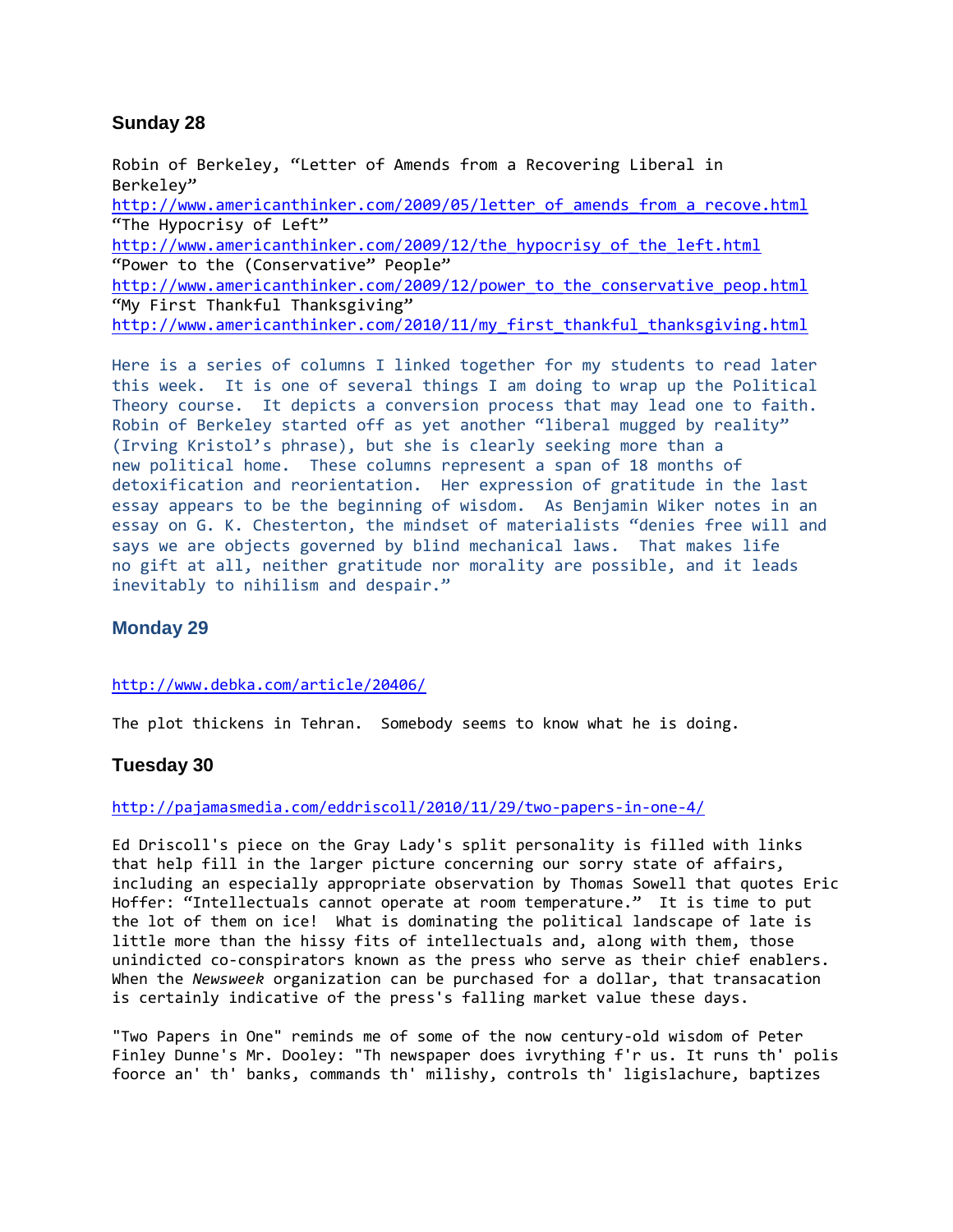th' young, marries th' foolish, comforts th' afflicted, afflicts th' comfortable, buries th' dead an' roasts thim aftherward."

[http://pajamasmedia.com/blog/islamists-know-a-western-civilization-secret](http://pajamasmedia.com/blog/islamists-know-a-western-civilization-secret-progress-makes-religion-decline/?singlepage=true)[progress-makes-religion-decline/?singlepage=true](http://pajamasmedia.com/blog/islamists-know-a-western-civilization-secret-progress-makes-religion-decline/?singlepage=true)

Michael Rubin misreads fascism as a last ditch effort to defend religion. Still, he makes several valid points about how modernization has proven inimical to traditional religion in the West. In *The West and the Rest*, Roger Scruton endorses the taming and civilizing of the religious impulse to be one of the great accomplishments of the West. Otherwise, he makes a similar point about the reluctance, perhaps the inability, of Islam to reform. The West is governed by unbelievers, as Rubin acknowledges, but so is much of the Islamic world. Hypocrisy is rife in that quarter, but Islam itself is largely unchanged. Even so, apart from a regime of ruling mullahs, religious observance in Iran has been tumbling toward oblivion.

#### **Wednesday, December 1**

<http://pajamasmedia.com/victordavishanson/the-age-of-adolescence/>

The Age of Progressivism has been superseded by the Age of Transgressivism. All of today's good little children want to grow up to be pirates -- "Arrrh" -- and make their enemies (parents and others) walk the plank. So at last what Machiavelli called "the effectual truth" has been outed: Peter-Pan-R-Us. The grown-ups have died (we even have an essential guide to this condition entitled *The Death of the Grown-Up*) and the world is now being run by Peter and the Lost Boys. Only it turns out that the Lost Boys have morphed from Neverland cuteness to something straight out of *Lord of the Flies*. A dynastic sense of entitlement has obviously led Kim Jong Il's number three son into being as transgressive as he wishes, a fad we should hope gets smashed before it gets much further along.

http://www.americanthinker.com/2010/12/the care and feeding of progre.html

Robin of Berkeley (like Robin Hood) strikes again and puts her finger on the problem: so many transgressives are trolls. Most of them are not really housebroken. Her reference to autism spectrum disorders reminded me that the same thought occurred to me when I was reading one of Temple Grandin's books. Grandin described the treatment she received on one occasion at the hands of what may be described as militant autism liberationists. Like the Episcopal priestess Robin describes in a column she wrote at the end of last year, political correctness these days carries a very large chip on its shoulder that has become a "log in its eye." I have certainly seen similar attitudes displayed by limousine-liberal right-thinkers (a species dissected by Bastiat and Sumner) who are regarded as icons of compassionate humanitarianism.

[http://www.nationalreview.com/articles/254175/arne-duncan-talks-tough-frederick](http://www.nationalreview.com/articles/254175/arne-duncan-talks-tough-frederick-m-hess)[m-hess](http://www.nationalreview.com/articles/254175/arne-duncan-talks-tough-frederick-m-hess)

Just as it took a Republican, Richard Nixon, to make an opening to China in the 1970s, it appears to require a Democrat to tell public schoolteachers to start adjusting the belt-tightening that lies ahead. Go Arne!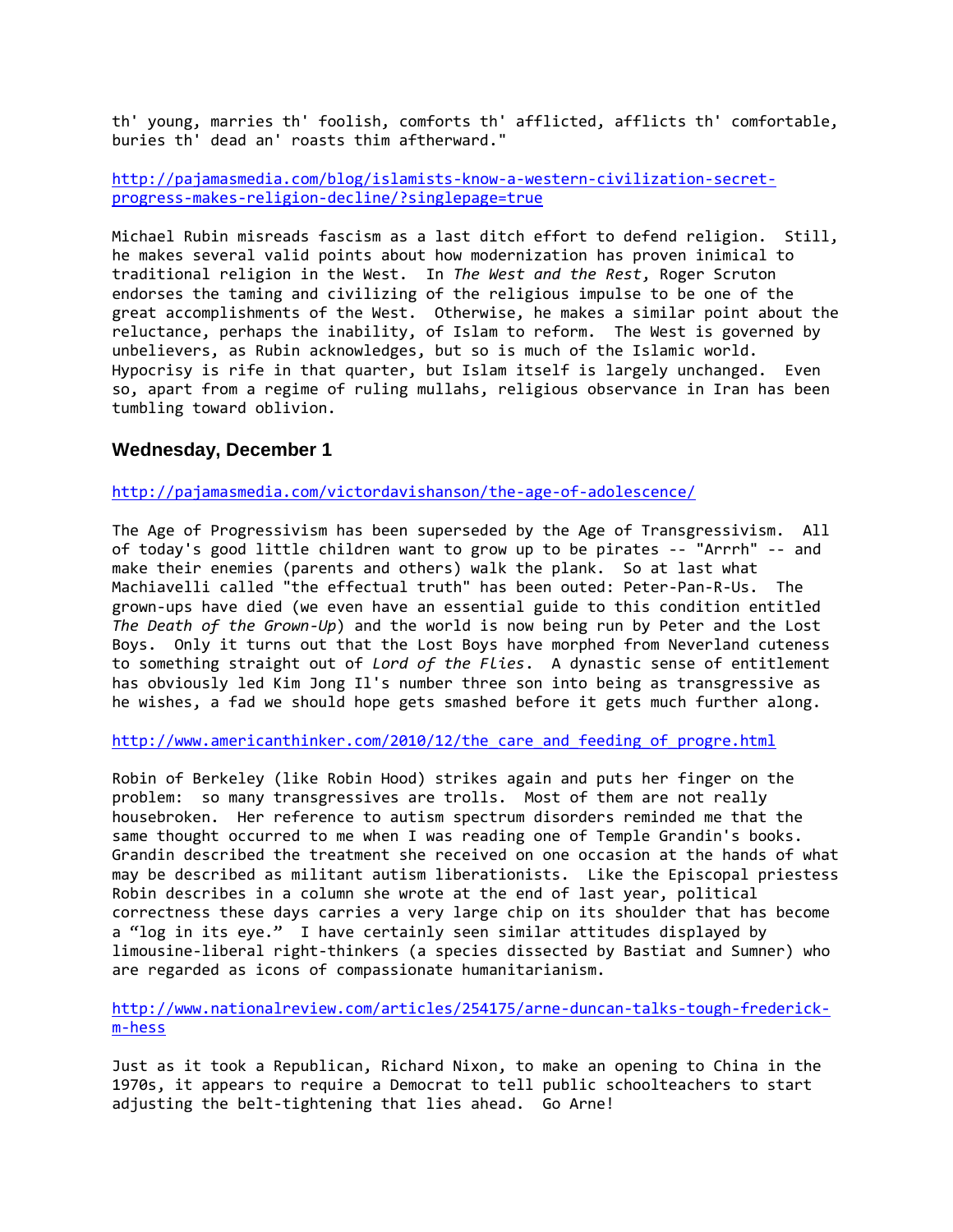<http://www.alarabiya.net/articles/2010/11/29/127842.html>

Apparently it took Iranian authorities more than three decades to discover the symbol of the hated Zionist Entity built into the roof of the Tehran airport. It was only discovered due to a satellite photograph. It appears that Iran has been branded all of this time and nobody knew.

## **Thursday 2**

[http://www.nationalreview.com/corner/254240/espionage-act-and-bradley-manning](http://www.nationalreview.com/corner/254240/espionage-act-and-bradley-manning-matthew-shaffer)[matthew-shaffer](http://www.nationalreview.com/corner/254240/espionage-act-and-bradley-manning-matthew-shaffer)

Matthew Shaffer anticipates that Bradley Manning, like Samuel Morison (who was pardoned in 2001 after his conviction in 1985), will be prosecuted under the Espionage Act.

## **Saturday 4**

[http://pajamasmedia.com/blog/chechnya-burns-putin-kills-but-obama-talks](http://pajamasmedia.com/blog/chechnya-burns-putin-kills-but-obama-talks-treaty/?singlepage=true)[treaty/?singlepage=true](http://pajamasmedia.com/blog/chechnya-burns-putin-kills-but-obama-talks-treaty/?singlepage=true)

The appeasement of what Kim Zigfeld calls the neo-Soviet regime is here illustrated through a number of links to war atrocities, including one to the unsolved murder of several western nurses at a hospital in Chechnya and another to the diary of a Spetsnas officer that covers a ten year period.

<http://nlt.ashbrook.org/2010/12/quotation-du-jour-4.php>

A column by Jonah Goldberg on NRO includes a link to this piece, which consists largely of excerpts from the textbook at issue in the Scopes trial. A discussion of the textbook's eugenics orientation follows in which another Supreme Court case, *Loving* v. *Virginia* (1967), is recalled. This is the case that led the Supreme Court to strike down anti-miscegenation laws. Doctrinally, it also shifted attention from state interest to individual rights. The Loving case was cited earlier this year by the federal district court that blocked California's homosexual marriage ban.

As for *Buck* v. *Bell* (1927), which is also mentioned in the discussion, that precedent still stands. Nevertheless, subsequent research has shown that Carrie Buck, who had been raped by the nephew of her guardians (or adopted parents), was the victim of a miscarriage of justice. A recent book entitled *Three Generations, No Imbeciles* reflects a law professor's decades-long investigation and may prove to be definitive.

## **Sunday 5**

[http://pajamasmedia.com/blog/political-correctness-kills-study-shows-how](http://pajamasmedia.com/blog/political-correctness-kills-study-shows-how-terrorists-infiltrate-u-s-government/?print=1)[terrorists-infiltrate-u-s-government/?print=1](http://pajamasmedia.com/blog/political-correctness-kills-study-shows-how-terrorists-infiltrate-u-s-government/?print=1)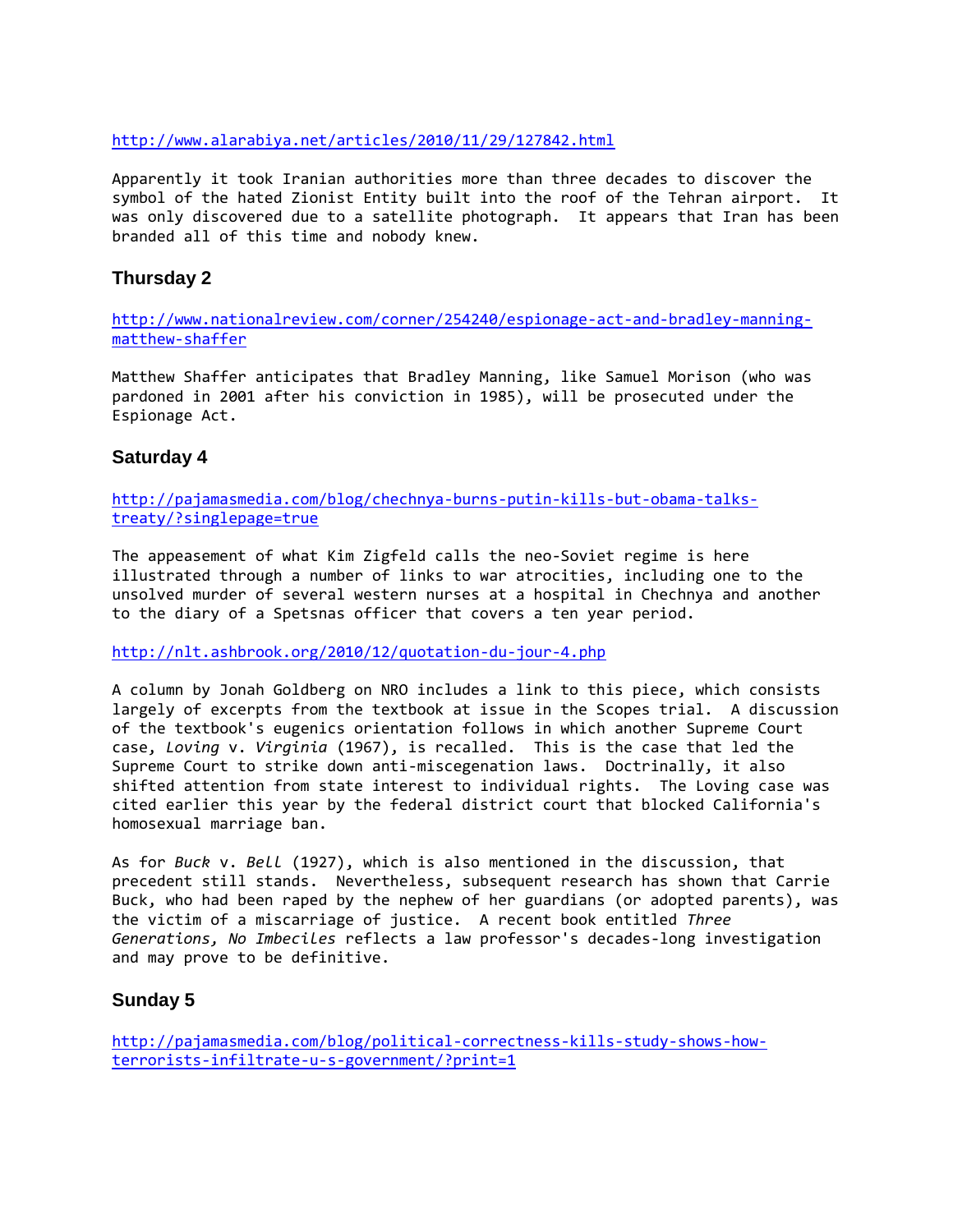[http://www.amazon.com/Shariah-America-Exercise-Competitive-](http://www.amazon.com/Shariah-America-Exercise-Competitive-Analysis/dp/098229476X/ref=sr_1_1?s=books&ie=UTF8&qid=1291553168&sr=1-1)[Analysis/dp/098229476X/ref=sr\\_1\\_1?s=books&ie=UTF8&qid=1291553168&sr=1-1](http://www.amazon.com/Shariah-America-Exercise-Competitive-Analysis/dp/098229476X/ref=sr_1_1?s=books&ie=UTF8&qid=1291553168&sr=1-1)

Barry Rubin discusses a new book by Patrick Poole but I cannot find it on Amazon. Perhaps it is a think tank product. I did send off for a recent collaborative effort by the Center for Security Policy entitled *Shariah*, to which Poole contributed. *Shariah* is touted to be an authoritative Team B approach to the radical Islamist threat in the tradition of a report about the Soviet threat commissioned by CIA director George H. W. Bush in 1976.

http://www.centerforsecuritypolicy.org/upload/wysiwyg/article%20pdfs/10 Failures\_ [Patrick\\_Poole\\_1115.pdf](http://www.centerforsecuritypolicy.org/upload/wysiwyg/article%20pdfs/10_Failures_Patrick_Poole_1115.pdf)

Here is an online White Paper with the title "10 Failures of the U.S. Government on the Domestic Islamist Threat."

## **Tuesday 7**

[http://www.americanthinker.com/2010/12/obamas\\_war\\_on\\_chris\\_christie.html](http://www.americanthinker.com/2010/12/obamas_war_on_chris_christie.html)

This piece reviews the Administration's dirty tricks operation and is intended as a warning to New Jersey Gov. Chris Christie that he is being targeted. The Ghost of Watergate Past has returned to Washington to haunt the whole country.

http://www.philly.com/dailynews/opinion/20101206 The sayings of New Jersey Gov C [hris\\_Christie.html](http://www.philly.com/dailynews/opinion/20101206_The_sayings_of_New_Jersey_Gov__Chris_Christie.html)

The quotable Chris Christie.

## **Wednesday 8**

[http://pajamasmedia.com/blog/governor-christie-should-pardon-brian](http://pajamasmedia.com/blog/governor-christie-should-pardon-brian-aitken/?singlepage=true)[aitken/?singlepage=true](http://pajamasmedia.com/blog/governor-christie-should-pardon-brian-aitken/?singlepage=true)

A story like this makes me wonder how much freedom we have left these days. ABC has already covered this amazing miscarriage of justice in New Jersey that I hope will be overturned by the judiciary. Bad laws make hard cases. But why does the author believe that the only solution is clemency or a pardon from the governor? As for the judge, he deserved the pink slip he got, but he should face disciplinary action by the bar. If this is a fair description of his actions, he deserves to be prosecuted.

In another part of the universe, I wish to announce the following:

In re Caleb Samson: Our second grandson is in the process of breaking out of confinement in Savannah, Georgia, having served his full term. It is his mother who is doing the hard labor.

[http://townhall.com/columnists/ThomasSowell/2010/12/08/walter\\_williams\\_memoir/pag](http://townhall.com/columnists/ThomasSowell/2010/12/08/walter_williams_memoir/page/full/) [e/full/](http://townhall.com/columnists/ThomasSowell/2010/12/08/walter_williams_memoir/page/full/)